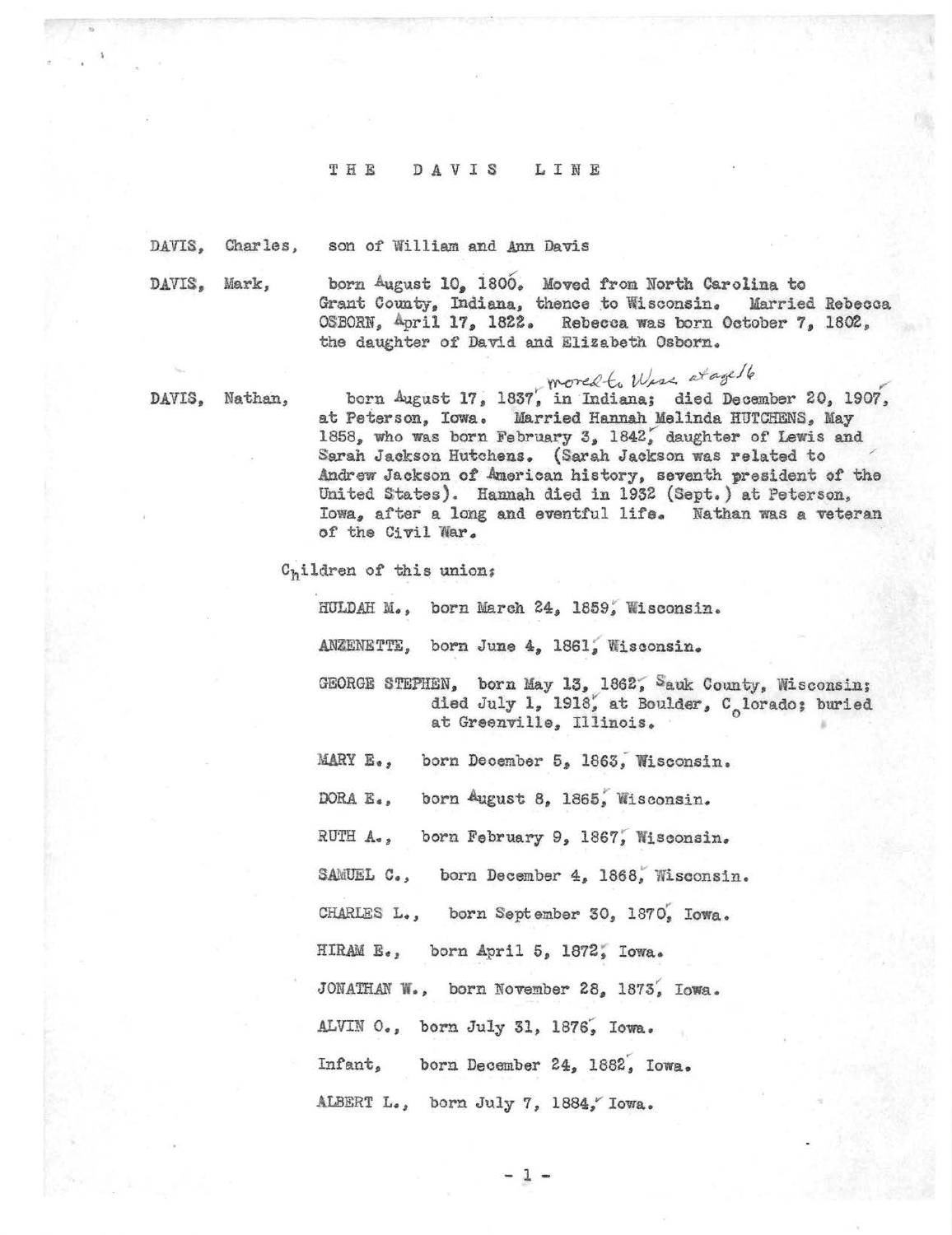Davis line - 2<br>Vouet from Wisc : ti New Sharon de 1868

GEORGE STEPHEN, married Anna Louisa HARVEY, April 10, 1887, at Greenville, Clay County, Iowa; died July 1, 1918; at  $\Rightarrow$  iS63 Boulder, Colorado. Anna was born May 28, 1862; Sauk Co., Wisconsin, daughter of Nathan C. and Mary M. Harvey; died September 27, 1902, at Greenville, Illinois,

Children of this unions

ETHEL GOLDA (middle name changed by herself to GERTRUDE), born  $A$ ugust 2, 1888, Clay C<sub>o</sub>unty, Iowa; attended grade school in Iowa, Illinois and South Dakota; taught public school in South Dakota; took first year high school at Greenville College, Greenville, Ill.; taught school in Wisconsin; attended Central Academy & College, McPherson, Kansas; was graduated from high school in 1918; was Re-Aid during, the W<sub>rld</sub> War; attended Teachers' College at Greeley; receivedLife Diploma 1920; two years, 1920-22, at Dennison University (Ohio); received her A.B. from McPherson College, McPherson, Kansas, June 1923; taught at C. A. C. and at Whittier, California; was married July 8, 1925 to Charles 0.  $COOX$ , who was born  $O_1$ . (9, 1867, the fourth child of Solomon and Mary Brown Cook. Charles died September 28, 1936 at Ontario, Calif. Has resided in Long Beach, Calif. (1925-27) and since 1927 on orange grove at Ontario, California. died non 31, 1982 Ontario No children.

HOWARD NATHAN, born May 18, 1890, Iowa; died February 12, 1905, Pleasant Hill, S<sub>a</sub>uth Dakota.

BERTHA ELIZABETH, born February 23, 1892°, on a farm in Clay County, Iowa (now the town of  $R_0$ ssie), attended grade school in Iowa, Illinois and S uth Dakota; completed 8th Grade in S uth Dakota; high school in Illinois and Colorado; was married March 2, 1910, to Frank I. PICKERING, at Boulder, Colorado. Frank waa born June 26, 1887, seventh ehild of Isaac and Jane Pickering.

Children of this Unions

 $\blacksquare$   $\blacksquare$   $\blacksquare$   $\blacksquare$   $\blacksquare$   $\blacksquare$   $\blacksquare$   $\blacksquare$   $\blacksquare$   $\blacksquare$   $\blacksquare$   $\blacksquare$   $\blacksquare$   $\blacksquare$   $\blacksquare$   $\blacksquare$   $\blacksquare$   $\blacksquare$   $\blacksquare$   $\blacksquare$   $\blacksquare$   $\blacksquare$   $\blacksquare$   $\blacksquare$   $\blacksquare$   $\blacksquare$   $\blacksquare$   $\blacksquare$   $\blacksquare$   $\blacksquare$   $\blacksquare$   $\blacks$ 

GORDON LINDLEY, born February 18, 1912, Junction City, Kansas; attended grade and junior high school in San Antonio, Texas, to 1926; two years at McKinley High School, Honolulu, T.H., 1926-28; Central Academy & College, McPherson, Kansas, 1928-32;